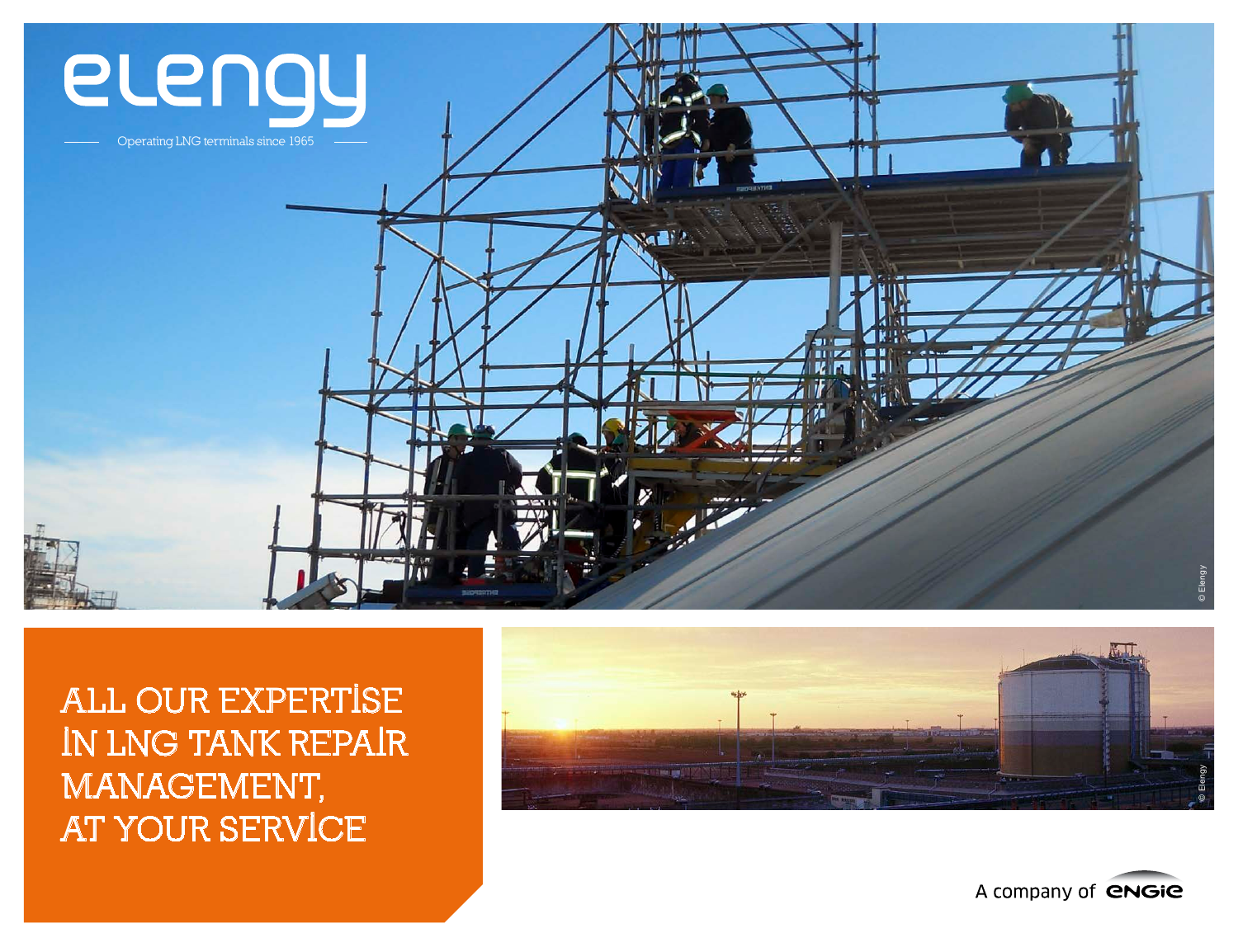### **Support for modeling phenomena**

We offer across-the-board support for modeling phenomena like the ageing of LNG, the dispersion of gas plume in the atmosphere and the follow-up of the key parameters.

### **Solutions tailored to your needs**

We'll work with you to design tailor-made and innovative solutions to repair or modify your internal equipment. We'll listen, learn and work in tandem with your teams.

### **The best safety and operating procedures**

We take safety and operation procedures very seriously. We'll handle all preparation to determine the scope of work that needs to be undertaken and define all follow-up parameters.

### **Project management and implementation**

We offer comprehensive project management and work in close collaboration with operational teams and services providers.

### **Innovation, passion and safety**

In Elengy, we're committed to help you to solve operational problems whatever your challenges and restrictions are. Whether you're an operator of onshore or offshore LNG tanks, or a LNG pumps manufacturer, we pride ourselves on offering solutions tailored to your individual needs.

### **More efficient diagnostics**

Our cameras and lighting equipment are designed to diagnose performance issues and failures from a nozzle or even inside your tanks. So we can get to the root of the problem and devise a solution without decommissioning faulty tanks.

Together with teams at COMEX and INTRO-VISION, we developed new and bespoke tools: external and in-tank cameras with their associated lightning system (a), grinding device (b), prehensile and hooking equipment (c).

We trialed our tools on a representative model, drowned in liquid nitrogen, as well as on the outside of another 40 meters tall tank. After successful completion of a test run, we also installed a platform on the top of the tank and a positioning table for guiding the tools.

### Repairing in cryogenic conditions is safer, faster and less expensive.

### **The Fos Tonkin project - a world first**

In late 2012, an LNG tank at Fos Tonkin terminal was taken offline because of a serious fault. The reason: a cable activating the check valve at the end of the main LNG pipe had broken off, leaving the isolating device in a shut position. After considering different options, Elengy decided to fix the internal equipment in Cryogenic atmosphere - i.e at a temperature of -160°C - and a pressure of 3 mbar. This meant that we could carry out our repair work without decommissioning and recommissioning the tank.



Observation of the check valve with a camera from a nozzle located on the roof of the tank

### **Extreme conditions**

Besides the atmospheric difficulties due to the cold, we had the added challenge of repairing the failing device from a nozzle of 15 cm placed on the roof of the tank at around 40 meters above ground.

### **Tailor-made tools**

### **A successful operation and a world first**

The repair operation went extremely smoothly and was managed to the highest safety standards. We managed to grip, cut and extract the cable, then install a new one, all within a week. And in March 2013, three days after the operation, the tank was back online.

### **Benefits and learnings**

Repairing the valve in cryogenic conditions proved to be safer and eliminated the risk of tank damage caused by potential expansion. It was also less expensive and less disruptive to the operator than other solutions that would have involved decommissioning and recommissioning.

This challenging repair is a great example of Elengy's expertise and commitment to implementing innovative solutions while always adhering to the strictest safety conditions.

# OUR ACHIEVEMENTS SO FAR…

We've been operating LNG terminals since very demanding operational conditions like 1965. In that time, we've gained extensive air, nitrogen or cryogenic atmospheres. experience in managing sensitive observa- The nature of each implemented solution is tion, repair or modification projects inside decided in accordance with the type of tank LNG tanks. We've also developed a range of that needs to be repaired. echniques that have been performed under

- 1975 Repair in nitrogen atmosphere on a single containment tank.
- 1987 Repair in air atmosphere on two single containment tanks.
- 1990 Support for the decommissioning of a tank in Algeria.
- 1991 Repair in air atmosphere on a tank (propylen)
- 2004 Repair in air atmosphere on two membrane tanks.
- 2009 Support for the repair of a single containment tank, Trinidad & Tobago.
- **2013** Repair in cryogenic atmosphere on a single containment tank.

40 m



Sectionnal view of the Fos Tonkin LNG single containment tank with the check valve activated by a cable





Preparation for the first entry in the LNG membrane tank of Montoir-de-Bretagne (2004)



# Two operators lowering and positionning the tools from a table

# WHY TRUST US WITH YOUR LNG TANK REPAIR MANAGEMENT?  $\|\cdot\|$  case study  $\|\cdot\|$  case  $\|\cdot\|$  o**ne of our most challenging repair**…